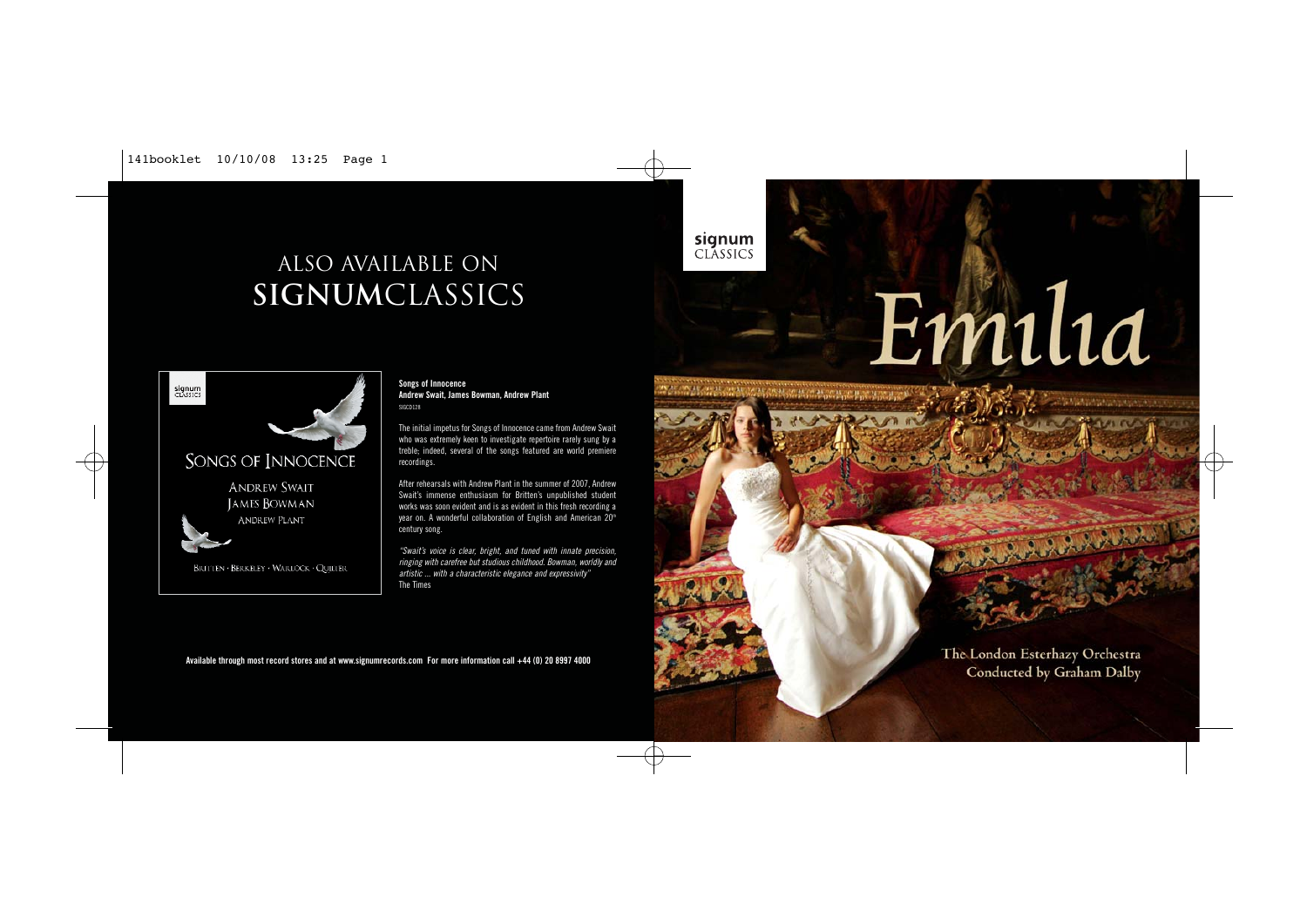## **Emilia Dalby**

| $\mathbf{1}$ . | Laschia ch'io Pianga                                    | George Frideric Handel               | [3.15]   |
|----------------|---------------------------------------------------------|--------------------------------------|----------|
| 2.             | Nella Fantasia<br>with Peter Whyman saxophone           | Ennio Morricone, arr. Andrew Keenan  | [3.32]   |
| 3.             | I'll Walk with God                                      | Nicholas Brodsky, arr. Andrew Keenan | [3.07]   |
| 4.             | Over the Hills and Far Away                             | Trad arr Ned Bennett                 | [2.29]   |
| 5              | IF                                                      | Michael Nyman, arr. Andrew Keenan    | [4.37]   |
|                | Conducted by Andrew Keenan<br>Peter Whyman saxophone    |                                      |          |
| $6^{\circ}$    | Finlandia                                               | Jean Sibelius, arr. Colin Skinner    | [4.53]   |
| 7.             | Panis Angelicus<br>with Andrew Busher tenor             | César Franck                         | [3.04]   |
| 8.             | When a Knight Won his Spurs<br>Narration by John Touhey | Anon, arr. Ben Lamb                  | [3.54]   |
| 9              | Miri It Is / Sumer is Icumen In                         | Anon arr Ben Lamb                    | [2.02]   |
| 10.            | Suo Gân                                                 | Trad arr Don Innes                   | [4.41]   |
| 11.            | The Last Rose of Summer                                 | Trad. arr. Colin Cambell             | [3.13]   |
| 12.            | Steal Away                                              | Trad. arr. Clive Dunstall            | [4.00]   |
| 13.            | Ave Maria<br>Conducted by Ben Lamb                      | Ben Lamb                             | [2.34]   |
| 14.            | God Be In My Head                                       | Leo Forsdyke                         | $[1.58]$ |
|                | <b>Total Timings</b>                                    |                                      | [47.21]  |
|                |                                                         |                                      |          |

**Emilia Dalby** soprano **The London Esterhazy Orchestra Graham Dalby** Conductor **The Sarum Voices**

**www.signumrecords.com**

#### **A Note from Emilia**

My first album is full of magical musical memories for me - the earliest being When a Knight Won His Spurs which I heard sung by the girls at my first school (The Study in Wimbledon), when I was just six, and it soon became my favourite song. My family visits to Finland in the summer meant that I heard Swedish spoken around me and once my Dad played the Finlandia Hymn on an old fiddle he found hanging on the wall to my Finland/Swedish Grandfather who welled with emotion.

Back in England, Mrs Brockles, my music teacher prepared me well for my audition at Salisbury Cathedral with Panis Angelicus so it was wonderful to record it with Andy Busher (my Godfather). At Salisbury Cathedral School I met Mr. Lamb, who coached me and composed a beautiful Ave Maria. Four wonderful years of blending as a chorister at Salisbury Cathedral are over and now I can develop my solo voice.

I hope you enjoy the album as much as I enjoyed recording it.

Emilia xx



 $- 3 -$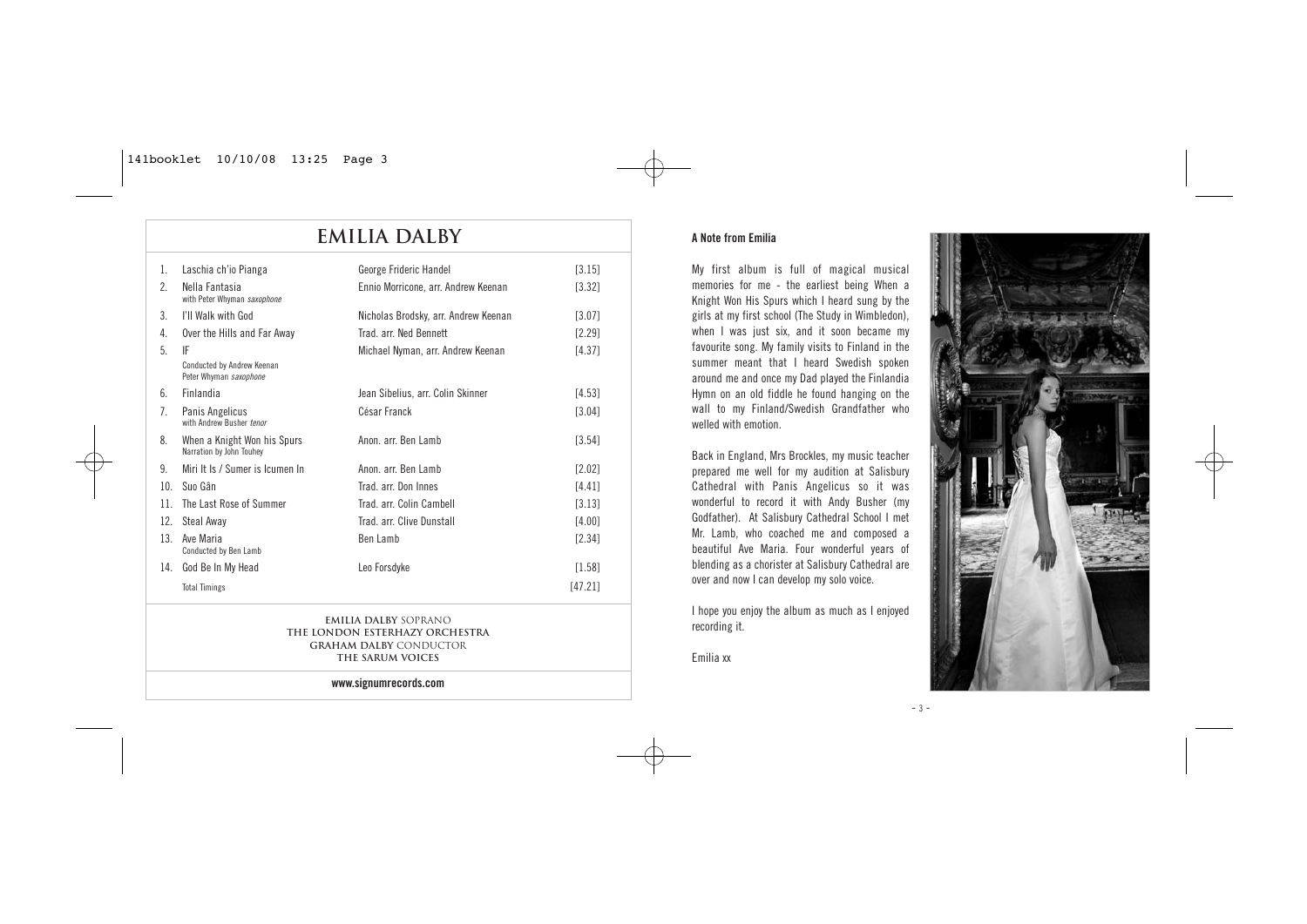#### 141booklet 10/10/08 13:25 Page 5

Emilia opens her album in keeping with the cover picture, in rich baroque style with the great Anglo/German composer George Frideric Handel whose breathtakingly simple aria **Laschia ch'io Pianga** (let me weep over my cruel fate) is performed with strings and a two-manual George II harpsichord with authentic baroque decorations. Italian film composer Ennio Morricone's 'Gabriel's Oboe' from the film *The Mission* is set in the same baroque period and is sung as **Nella Fantasia**, orchestrated for strings and woodwind with Emilia's high soaring soprano joined by Peter Whyman's soprano saxophone.

The album continues with another piece from the cinema. **I'll Walk With God** was a huge Hollywood blockbuster by Nicholas Brodsky written for Mario Lanza in *The Student Prince*. This version is sung with great conviction against full orchestra that includes a piccolo trumpet feature.

From The Beggar's Opera to ITV's television series Sharpe, **Over The Hills and Far Away** is a catchy four hundred year old folk tune seen through the eyes of young Lady Jane Grey with new lyrics by the conductor and given a sparkling, light-hearted arrangement by Ned Bennett.

The moving work **IF** allows the listener the first chance to hear Michael Nyman's haunting melody sung as the composer intended - by the reflections of an innocent child. Emilia sings the voice of the young Dutch diarist, Anne Frank, bewildered as to why the world about her is not a better place.

Opening as a distant rumble of warning, Emilia revisits her Viking roots (she holds a Finnish passport) with a veritable symphonic poem based around the call to arms from Sibelius' **Finlandia Hymn**. 'O Finland Se' is sung in Jean Sibelius' mother tongue of Swedish with rich fugal quotes from Sibelius' 2<sup>nd</sup> Symphony in a daring arrangement by Colin Skinner.

No young soprano's debut album would be complete without the lovely French masterpiece **Panis Angelicus** by César Frank, re-scored for oboe and strings with the fine tenor voice of Andrew Busher singing in the duet section.

Emilia's imagination next takes her back to the Age of Chivalry with chanting monks and strange medieval instruments playing the Agincourt Song as she sings her favourite school hymn **When a Knight Won his Spurs**, and she hears the rousing words of Shakespeare's "This Royal Throne of Kings…this England!" (read by the ex-BBC World

- 4 -

Service presenter John Touhey) before the monks' procession departs.

The Sarum Voices lament the long cold winter nights in **Miri It Is**, a gutsy song from the time of Chaucer but Emilia invokes them to usher in the sunlight with **Sumer Is Icumen In**, a roundelay popular with children since the  $13<sup>th</sup>$  century and one of the earliest songs on record. The unexpected arrival of a full modern string section combines the two in a complicated finale cleverly woven.

**The Last Rose of Summer** is a wistful Irish parlour song from the  $19<sup>th</sup>$  century and, despite its sad lyrics, has remained a popular favourite with singers and listeners alike.

**Suo Gân**, a beautilful Welsh lullaby, is performed in a new and original version with traditional harp but with a sweeping string counter-melody.

Emilia, The Sarum Voices and The Esterhazy Orchestra all come together to perform a wonderful version of the powerful and wistful spiritual **Steal Away**in as an original arrangement as you are likely to hear with a final tubular bell sounding as a distant clocktower.

The album closes with the talents of two contemporary composers with two beautiful prayers specially composed. **Ave Maria** was written by Benjamin Lamb whilst organ scholar at Salisbury Cathedral. Ben is Emilia's voice coach and director of Sarum Voices. Leo Forsdyke's miniature gem **God Be In My Head** is scored for divisi strings and viola solo in the English Pastoral style of Vaughan Williams. The text is from the Sarum Prayerbook of 1545 and continues Emilia's Salisbury influence.

© Graham Dalby

 $-5 -$